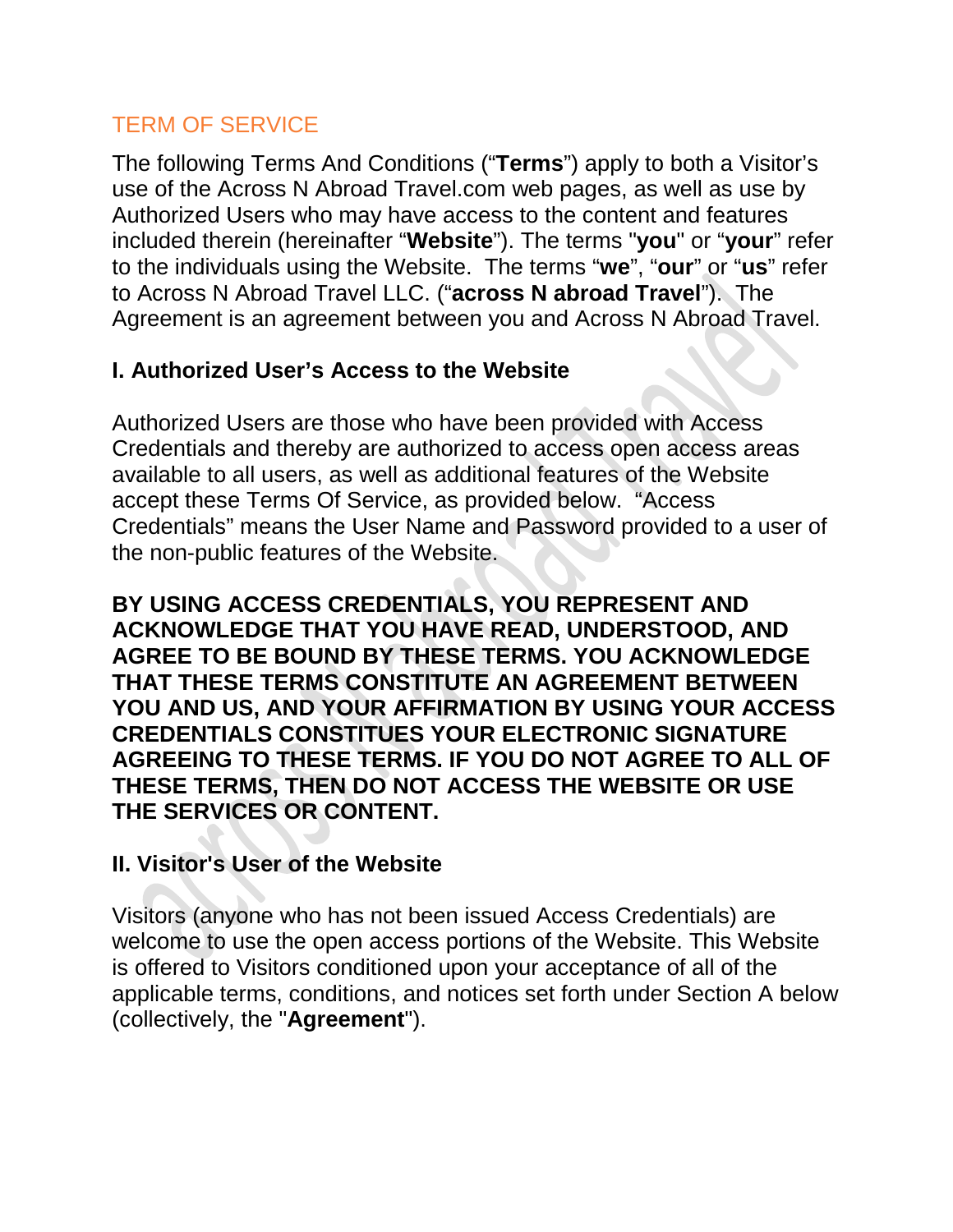**BY ACCESSING OR USING THE PORTIONS OF THIS WEBSITE OPEN TO VISITORS, YOU REPRESENT AND ACKNOWLEDGE THAT YOU HAVE READ, UNDERSTOOD, AND AGREE TO BE BOUND BY THESE TERMS. YOU ACKNOWLEDGE THAT THESE TERMS CONSTITUTE AN AGREEMENT BETWEEN YOU AND US, EVEN THOUGH IT IS ELECTRONIC AND IS NOT PHYSICALLY SIGNED BY EITHER OF THE PARTIES. IF YOU DO NOT AGREE TO ALL OF THESE TERMS, THEN DO NOT ACCESS THE WEBSITE OR USE THE SERVICES OR CONTENT.**

# **A. General Terms and Conditions Applicable To All Users Of The Website.**

This Website is intended to assist you in gathering travel information and help you with your travel industry related needs. The term "**across N abroad Travel**" refers to across N abroad Travel, LLC., and its affiliates, contractors and agents. The following provisions apply to all users of the Website, whether Visitors or those using Access Credentials.

License. Subject to your compliance with these Terms, you are granted a limited, non-exclusive, non-sub licensable, non-assignable, revocable license to access and make use of the Website in accordance with the terms and conditions of this Agreement. The content provided to you through the Website includes all data, text, images, sounds, videos, and other content made available through the Website (collectively,

"**Content**"). Any new Content added to or augmenting the Website is also subject to these Terms. With regard to any Content printed or used in any manner from this Website, all copyright, trademark and other proprietary rights notices included in the Content as presented on the Website must appear on all copies you print. You agree to observe and abide by all copyright and other proprietary notices, legends or other restrictions contained in any such content and will not make any changes thereto.

## No unlawful use.

As a condition of your use of the Website, you warrant to us that you will not use the Website for any purpose that is unlawful, or is prohibited by these Terms. You may not use the Website in any manner which could damage, disable, overburden, or impair the Website or interfere with any other party's use and enjoyment of the Website. You may not obtain or attempt to obtain any materials or information through any means not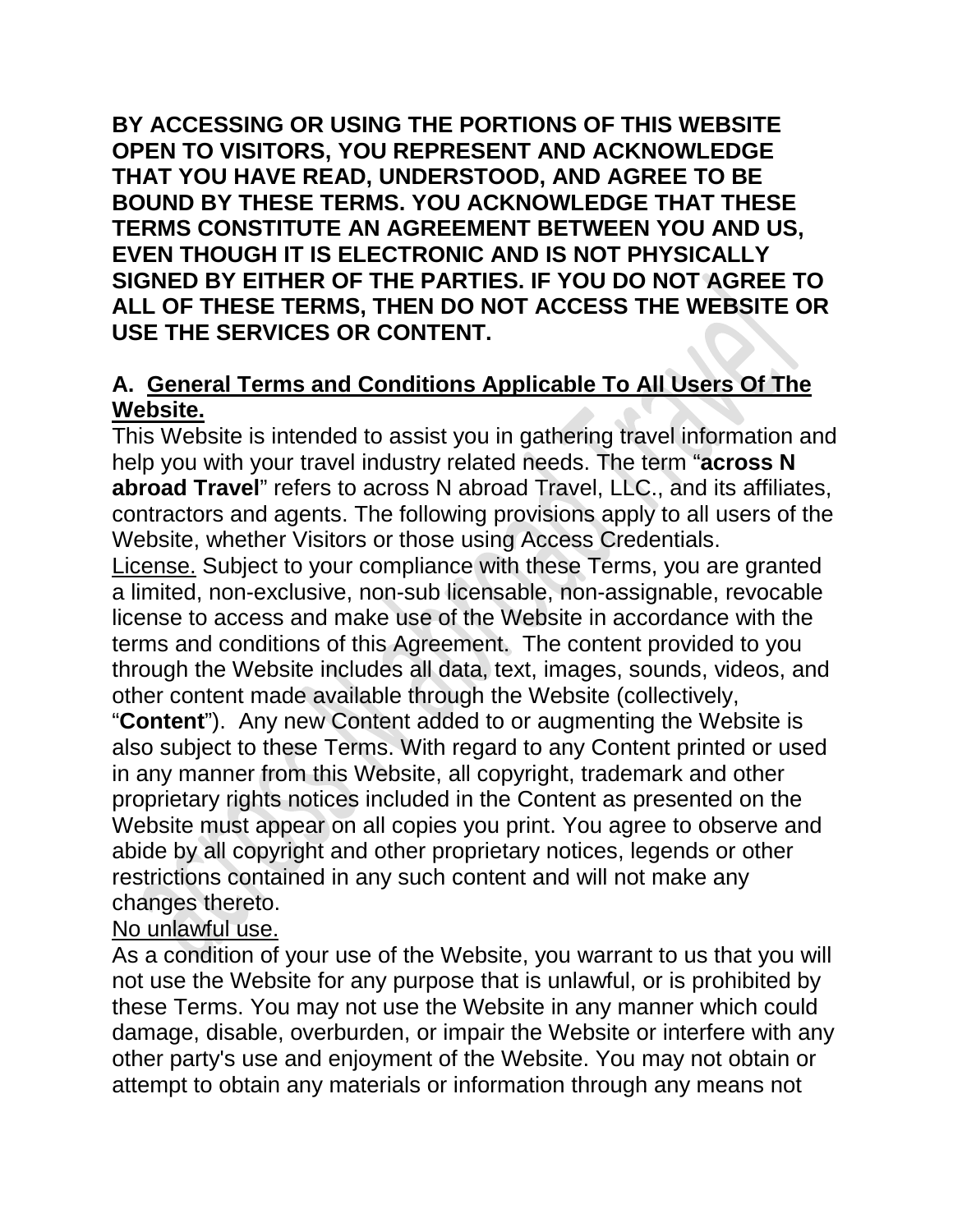intentionally made available or provided for through the Website. You will not post or distribute any material on the Website that violates the rights of any third party.

#### Links To Third Party Sites/Third Party Services

The Website may contain links to other websites ("**Linked Sites**"). The Linked Sites are not under our control we are not responsible for the contents of any Linked Website, including without limitation any link contained in a Linked Website, or any changes or updates to a Linked Website. We are providing these links to you only as a convenience, and the inclusion of any link does not imply endorsement by us of the Website or any association with its operators.

#### Warranty Disclaimer

THE INFORMATION, SOFTWARE, PRODUCTS, SERVICES, AND RELATED GRAPHIC IMAGES ("CONTENT") INCLUDED IN OR AVAILABLE THROUGH THE WEBSITE MAY INCLUDE INACCURACIES OR TYPOGRAPHICAL ERRORS. CHANGES ARE PERIODICALLY MADE TO THE CONTENT HEREIN. ACROSS N ABROAD TRAVEL MAY MAKE IMPROVEMENTS AND/OR CHANGES IN THE WEBSITE AT ANY TIME.

ACROSS N ABROAD TRAVEL MAKES NO REPRESENTATIONS ABOUT THE SUITABILITY, RELIABILITY, AVAILABILITY, TIMELINESS, OR ACCURACY OF THE CONTENT CONTAINED ON THE WEBSITE FOR ANY PURPOSE. TO THE MAXIMUM EXTENT PERMITTED BY APPLICABLE LAW, ALL SUCH CONTENT IS PROVIDED "AS IS" WITHOUT WARRANTY OR CONDITION OF ANY KIND. ACROSS N ABROAD TRAVEL HEREBY DISCLAIMS ALL WARRANTIES AND CONDITIONS WITH REGARD TO THIS CONTENT, INCLUDING ALL IMPLIED WARRANTIES OR CONDITIONS OF MERCHANTABILITY, FITNESS FOR A PARTICULAR PURPOSE, TITLE AND NON-INFRINGEMENT.

YOU AGREE THAT ACROSS N ABROAD TRAVEL IS IN NO WAY RESPONSIBLE FOR THE ACCURACY, TIMELINESS OR COMPLETENESS OF INFORMATION IT MAY OBTAIN FROM LINKED SITES.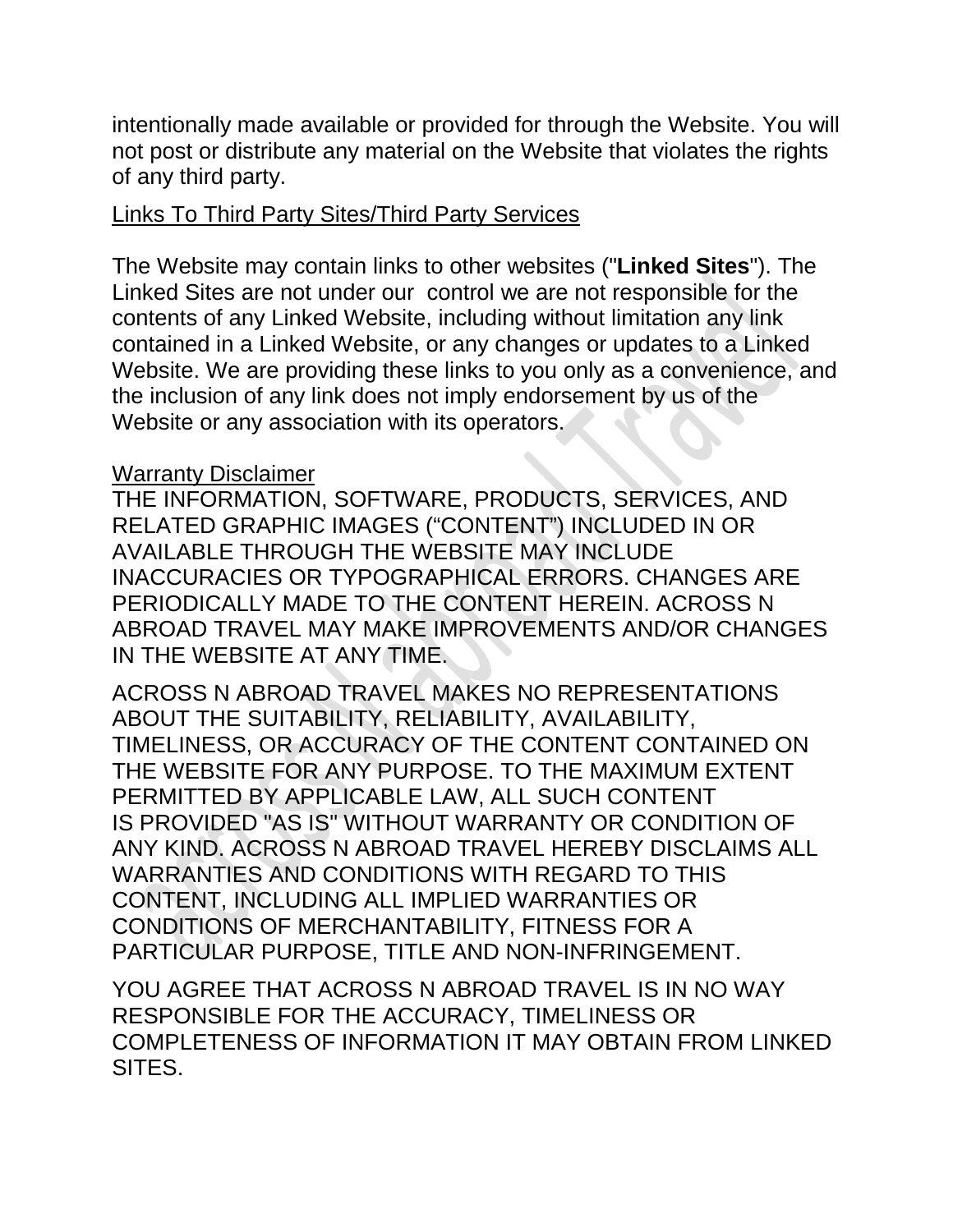### Liability Disclaimer

TO THE MAXIMUM EXTENT PERMITTED BY APPLICABLE LAW, IN NO EVENT SHALL ACROSS N ABROAD TRAVEL BE LIABLE FOR ANY DIRECT, INDIRECT, PUNITIVE, INCIDENTAL, SPECIAL, OR CONSEQUENTIAL DAMAGES INCLUDING, WITHOUT LIMITATION, DAMAGES RELATED TO: (1) LOSS OF USE, DATA OR PROFITS, ARISING OUT OF OR IN ANY WAY CONNECTED WITH YOUR USE OR PERFORMANCE OF THE WEBSITE, (2) DELAY OR INABILITY TO USE THE WEBSITE OR RELATED SERVICES, (3) PROVISION OF OR FAILURE TO PROVIDE SERVICES, OR (4) FOR ANY INFORMATION, SOFTWARE, PRODUCTS, SERVICES AND RELATED GRAPHICS OBTAINED THROUGH THE WEBSITE, OR OTHERWISE ARISING OUT OF THE USE OF THE WEBSITE, WHETHER BASED ON CONTRACT, TORT, NEGLIGENCE, STRICT LIABILITY OR OTHERWISE, EVEN IF ACROSS N ABROAD TRAVEL OR ANY OF ITS SUPPLIERS HAS BEEN ADVISED OF THE POSSIBILITY OF DAMAGES. BECAUSE SOME STATES/JURISDICTIONS DO NOT ALLOW THE EXCLUSION OR LIMITATION OF LIABILITY FOR CONSEQUENTIAL OR INCIDENTAL DAMAGES, THE ABOVE LIMITATION MAY NOT APPLY TO YOU. IF YOU ARE DISSATISFIED WITH ANY PORTION OF THE WEBSITE, OR WITH ANY OF THESE TERMS OF USE, YOUR SOLE AND EXCLUSIVE REMEDY IS TO DISCONTINUE USING THE WEBSITE. YOUR INTERACTION WITH ANY LINKED SITES ACCESSED THROUGH THE WEBSITE IS AT YOUR OWN RISK, AND ACROSS N ABROAD TRAVEL WILL HAVE NO LIABILITY WITH RESPECT TO THE ACTS, OMISSIONS, ERRORS, REPRESENTATIONS, WARRANTIES, BREACHES OR NEGLIGENCE OF ANY SUCH LINKED SITES OR FOR ANY PERSONAL INJURIES, DEATH, PROPERTY DAMAGE, OR OTHER DAMAGES OR EXPENSES RESULTING FROM YOUR INTERACTIONS WITH THE LINKED SITES.

#### Indemnification

You agree to indemnify, defend and hold harmless Across N Abroad Travel, its officers, directors, employees, agents and third parties, for any losses, costs, liabilities and expenses (including reasonable attorneys'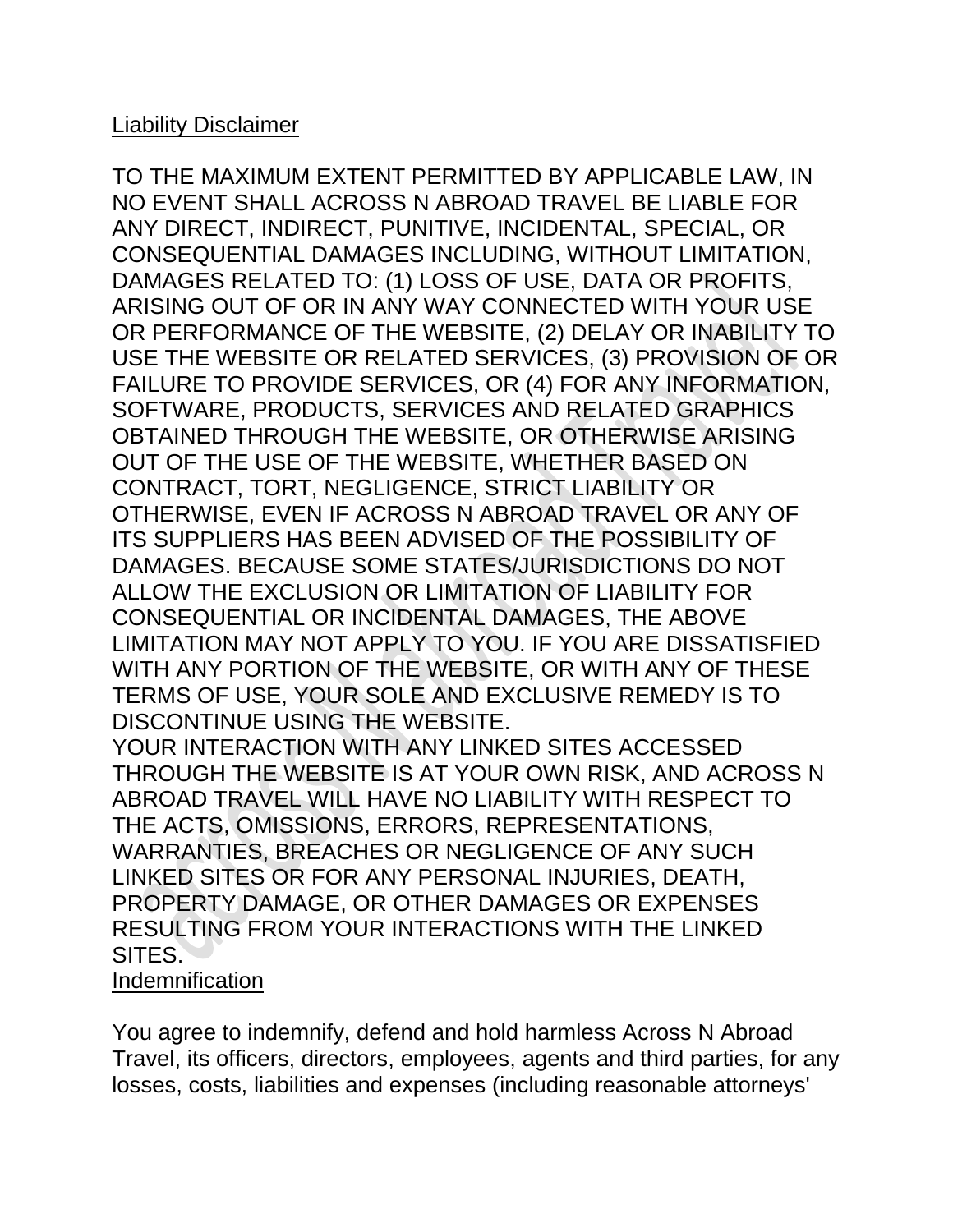fees) relating to or arising out of your use of or inability to use the Website or services, any user postings made by you, your violation of these Terms or your violation of any rights of a third party, or your violation of any applicable laws, rules or regulations. Across N Abroad Travel reserves the right, at its own cost, to assume the exclusive defense and control of any matter otherwise subject to indemnification by you, in which event you will fully cooperate with Across N Abroad Travel in asserting any available defenses.

## Electronic Communications

Visiting the Website or sending emails to across N abroad Travel constitutes electronic communications. You consent to receive electronic communications and you agree that all agreements, notices, disclosures and other communications that we provide to you electronically, via email and on the Website, satisfy any legal requirement that such communications be in writing.

### Minors

across N abroad Travel does not knowingly collect, either online or offline, personal information from persons under the age of thirteen.

### Termination/Access Restriction

Except as otherwise provided under Section B below, across N abroad Travel reserves the right, in its sole discretion, to terminate your access to the Website and the related services or any portion thereof at any time, without notice.

### Choice of Law; Venue.

To the maximum extent permitted by law, this agreement is governed by the laws of the State of Maryland and you hereby consent to the exclusive jurisdiction and venue of courts in Montgomery County, Maryland in all disputes arising out of or relating to the use of the Website. Use of the Website is unauthorized in any jurisdiction that does not give effect to all provisions of these Terms, including, without limitation, this section.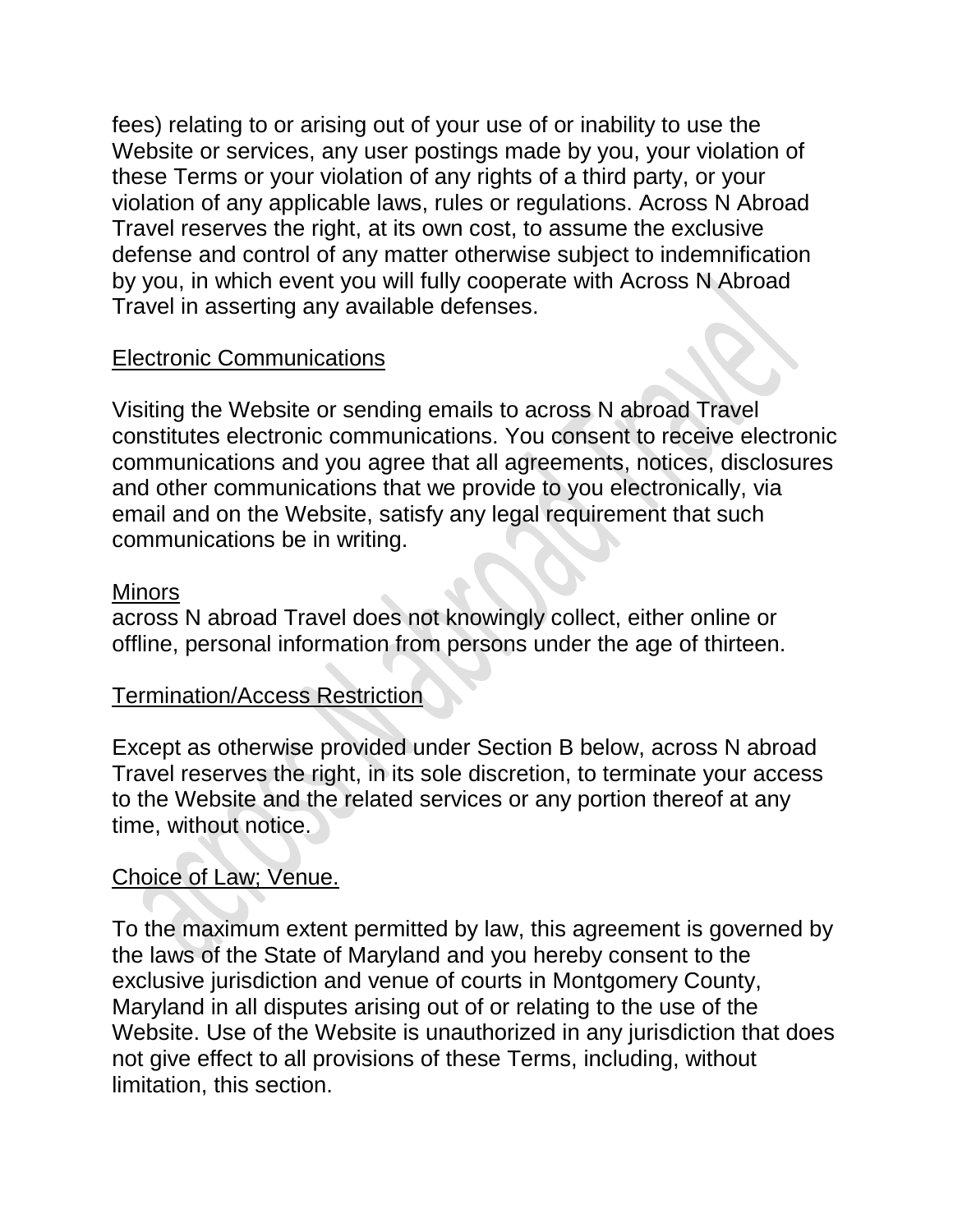### No Joint Venture.

Unless otherwise agreed in a separate writing, you agree that no joint venture, partnership, employment, or agency relationship exists between you and across N abroad Travel as a result of use of the Website. across N abroad Travel's performance is subject to existing laws and legal process, and nothing contained herein is in derogation of across N abroad Travel's right to comply with governmental, court and law enforcement requests or requirements relating to your use of the Website or information provided to or gathered by across N abroad Travel with respect to such use. If any part of this agreement is determined by a court of competent jurisdiction to be invalid or unenforceable pursuant to applicable law including, but not limited to, the warranty disclaimers and liability limitations set forth above, then such provision shall be modified by the court and interpreted so as to best accomplish the original provision to the fullest extent permitted by law, and the remaining provisions of these Terms shall remain in effect. Unless otherwise specified herein, these Terms constitute the entire agreement between the user and across N abroad Travel with respect to the Website and it supersedes all prior or contemporaneous communications and proposals, whether electronic, oral or written, between the user and across N abroad Travel with respect to the Website.

### Changes to Terms

across N abroad Travel reserves the right, in its sole discretion, to change the Terms under which across N abroad Travel.com is offered. The most current version of the Terms will supersede all previous versions. across N abroad Travel encourages you to periodically review the Terms to stay informed of our updates.

### Contact Us:

We welcome your questions or comments regarding the Terms:

Email Address: [info@acrossNabroadTravel.com](mailto:info@acrossNabroadTravel.com)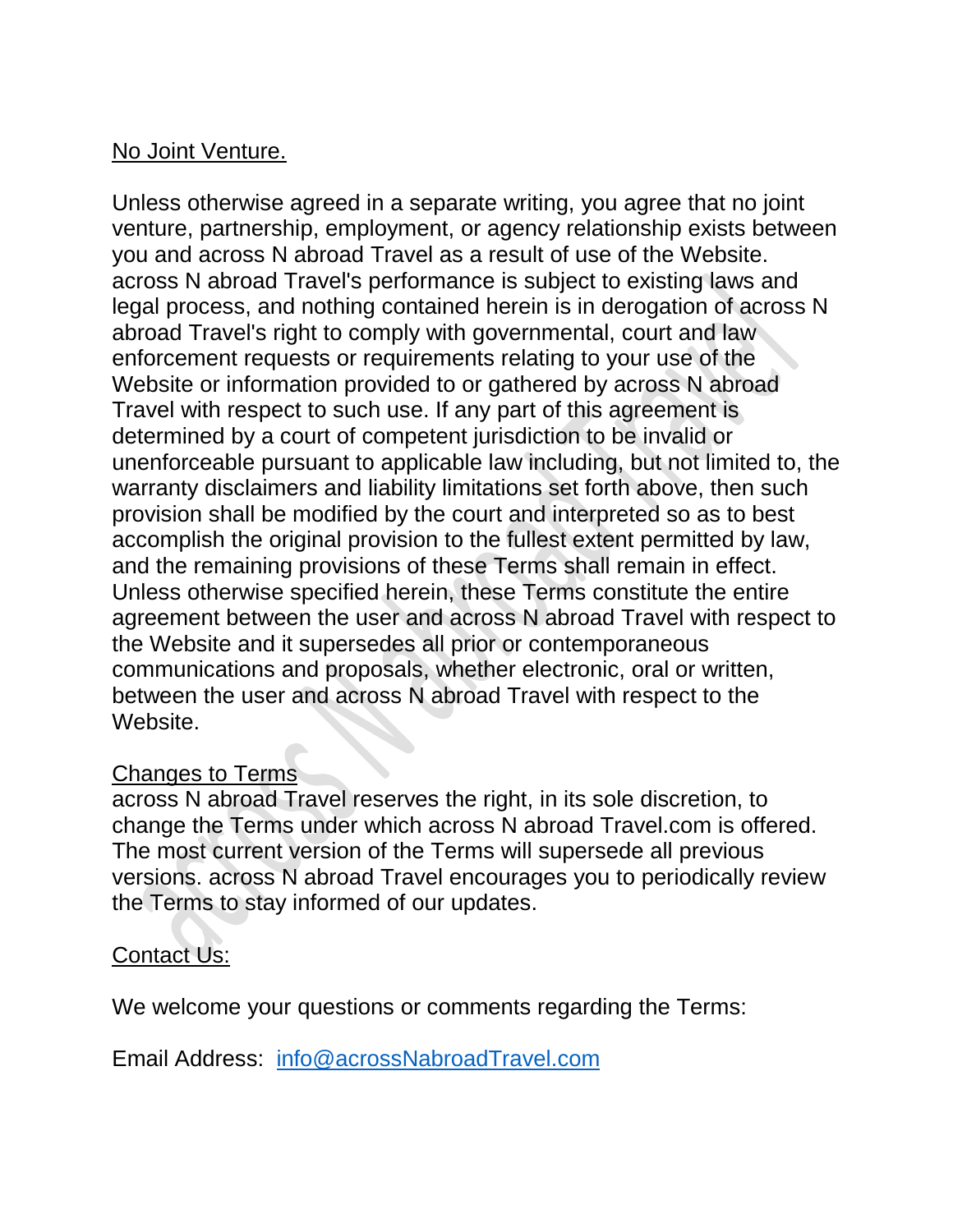# **B. Terms Of Use Applicable Only To Authorized Users**

The Terms included in this Section B are in addition to the Terms provided in Section A above, and apply only to those users of the Website who have been issued Access Credentials by across N abroad Travel. All Terms provided in Section A fully apply to, and are intended to supplement the Terms stated in Section B, for Authorized Users when accessing this Website. In addition, certain areas of this Website are accessible only by Across N Abroad Travel members. Those areas of the Website are intended to be used by our Members for purposes that may include, but are not limited to, determining the availability of travelrelated goods and services, making legitimate reservations or otherwise transacting business with travel suppliers. "Local Agency" refers to a across N abroad Travel member travel agency and its suppliers. across N abroad Travel, across N abroad Travel and Local Agency are sometimes collectively referred to as the "Agency Entities".

License. across N abroad Travel, on behalf of itself and its suppliers hereby grants you a limited, non-exclusive, non-sub licensable, nonassignable, revocable license to access and make use of the Website for the following purposes: communicating with an across N abroad Travel advisor, saving and sharing travel ideas, interacting with ratings and reviews, and providing user generated content, all in in accordance with the terms and conditions of this Agreement. You shall not use the Website for any other purpose, including without limitation, to make any false, fraudulent or speculative reservation or any reservation in anticipation of demand. If we believe you are using the Website in an improper manner, in our sole discretion and without any liability whatsoever, without prior notice we may terminate or restrict your access to the Website at any time.

General Requirements. As a condition of your use of this Website, you represent and warrant that: (i) you are of sufficient legal age and possess the legal authority to create a binding legal obligation; (ii) you will only use this Website in accordance with this Agreement; (iii) all information supplied by you on this Website is true, accurate, complete and current, (iv) no joint venture, partnership, or employment relationship exists between you and the Across N Abroad Travel as a result of this Agreement or use of this Website, and (v) if you have an account with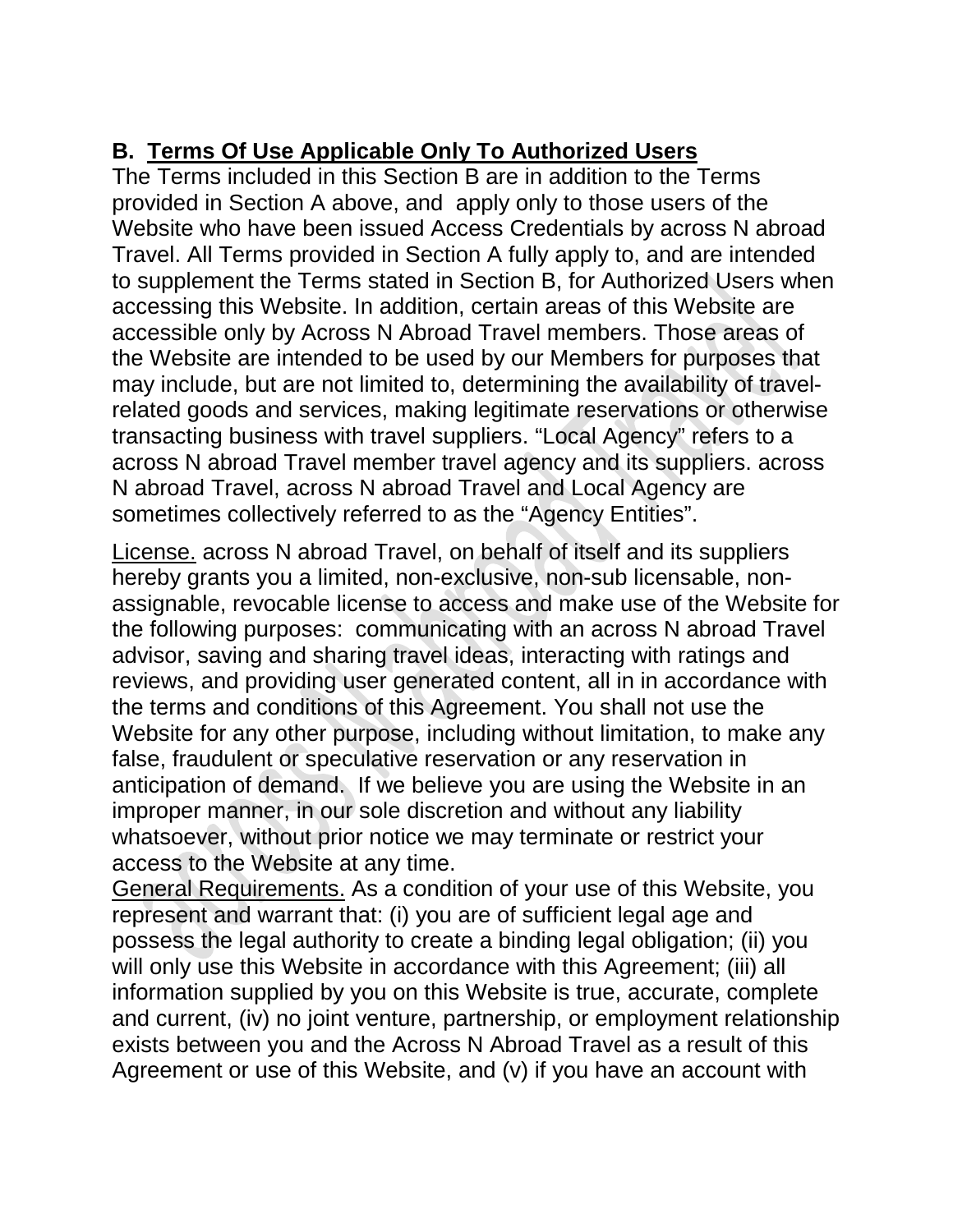the Website, you will safeguard your account information, supervise, and be completely responsible for any use of your account.

Third Party Log-In. If you log-in using your credentials for another service including, without limitation, Facebook, Google, Microsoft, Yahoo! or Twitter, you may be re-directed to a sign-in request page hosted by that third-party service. By signing-in using your credentials for that service, you agree to be fully bound by all of the terms and conditions stated herein, and to the extent that you provide any information to any of these third party services, you also agree to abide by and be bound by their stated terms of use and privacy policies. You further agree that the Agency Entities may access certain information received from that service, as specified in the sign-in process, and use such information to facilitate your log-in and to provide the services to you.

#### LIABILITY DISCLAIMER.

THE SERVICES PROVIDED ON THIS WEBSITE, INCLUDING THE WEBSITE ITSELF AND ALL CONENT ARE PROVIDED ON AN "AS IS" BASIS WITHOUT ANY WARRANTIES OF ANY KIND TO THE FULLEST EXTENT PERMITTED BY LAW. THE INFORMATION PUBLISHED ON THIS WEBSITE MAY INCLUDE INACCURACIES OR ERRORS, INCLUDING PRICING ERRORS. IN PARTICULAR, ACROSS N ABROAD TRAVEL DOES NOT GUARANTEE THE ACCURACY OF, AND DISCLAIMS ON BEHALF OF ITSELF AND THE OTHER AGENCY ENTITIES ALL LIABILITY FOR ANY ERRORS OR OTHER INACCURACIES RELATING TO THE INFORMATION AND DESCRIPTION OF THE HOTEL, AIR, CRUISE, CAR AND OTHER TRAVEL PRODUCTS AND SERVICES DISPLAYED ON THIS WEBSITE (INCLUDING, WITHOUT LIMITATION, THE PRICING, PHOTOGRAPHS, LIST OF HOTEL AMENITIES, GENERAL PRODUCT DESCRIPTIONS, ETC.). IN ADDITION, ACROSS N ABROAD TRAVEL EXPRESSLY RESERVES THE RIGHT TO CORRECT ANY PRICING ERRORS ON OUR WEBSITE AND/OR ON PENDING RESERVATIONS MADE UNDER AN INCORRECT PRICE. ACROSS N ABROAD TRAVEL, ON BEHALF OF ITSELF, THE OTHER AGENCY ENTITIES, AND ITS AND THEIR AFFILIATES AND RESPECTIVE SUPPLIERS HEREBY DISCLAIM ALL WARRANTIES AND CONDITIONS WITH REGARD TO THIS INFORMATION AND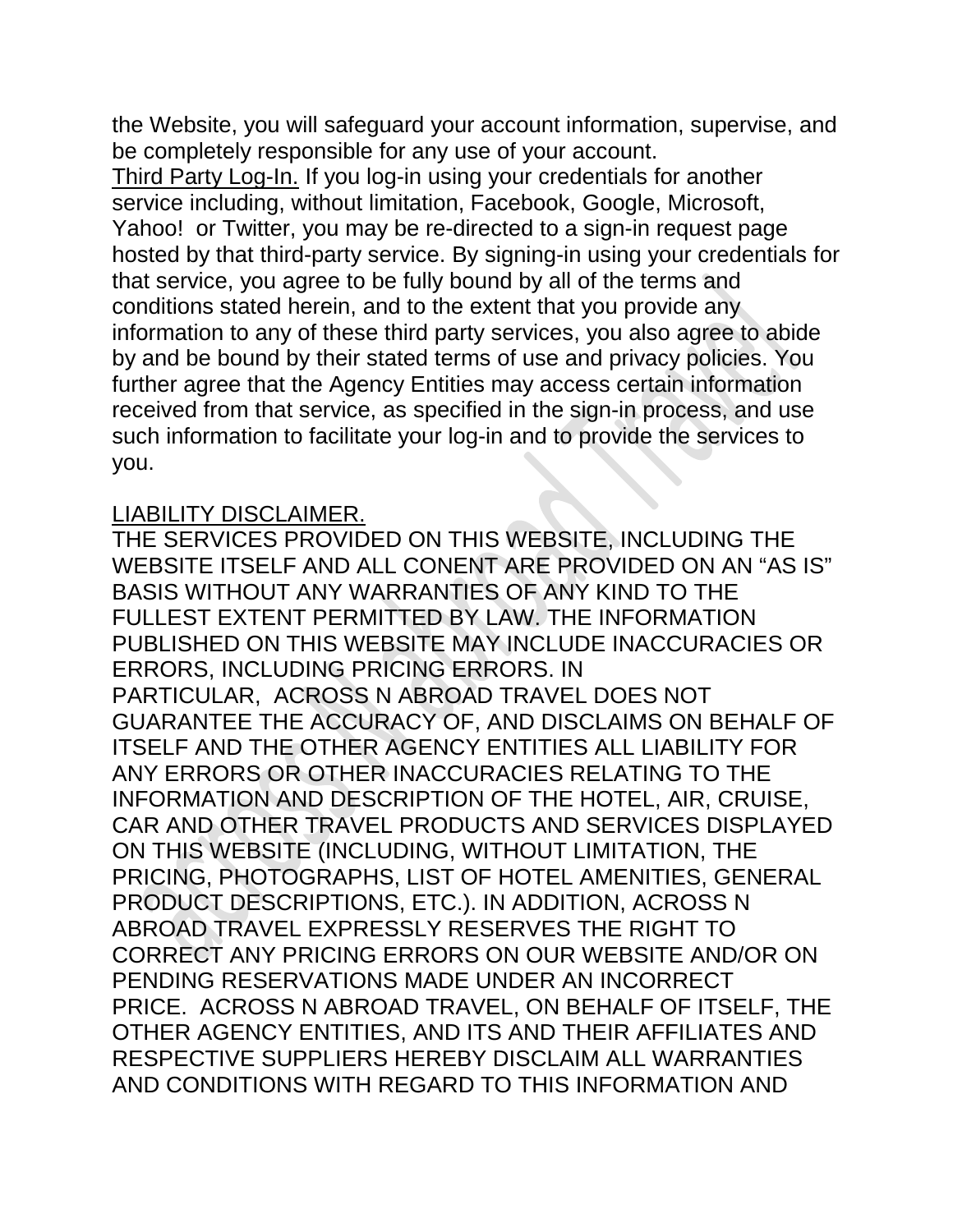ANY ASSOCIATED SOFTWARE, PRODUCTS, AND SERVICES, INCLUDING ALL IMPLIED WARRANTIES AND CONDITIONS OF MERCHANTABILITY, FITNESS FOR A PARTICULAR PURPOSE, AND NON-INFRINGEMENT.

THE CARRIERS, HOTELS AND OTHER THIRD PARTY CONTRACTORS REFERENCED ON THIS WEBSITE ARE INDEPENDENT CONTRACTORS AND NOT AGENTS OR EMPLOYEES OF THE AGENCY ENTITIES. THE AGENCY ENTITIES ARE NOT LIABLE FOR THE ACTS, ERRORS, OMISSIONS, REPRESENTATIONS, WARRANTIES, BREACHES OR NEGLIGENCE OF ANY SUCH SUPPLIERS OR FOR ANY PERSONAL INJURIES, DEATH, PROPERTY DAMAGE, OR OTHER DAMAGES OR EXPENSES RESULTING THEREFROM. THE AGENCY ENTITIES HAVE NO LIABILITY AND WILL MAKE NO REFUND IN THE EVENT OF ANY DELAY, CANCELLATION, OVERBOOKING, STRIKE, FORCE MAJEURE OR OTHER CAUSES BEYOND THEIR DIRECT CONTROL, AND THEY HAVE NO RESPONSIBILITY FOR ANY ADDITIONAL EXPENSE, OMISSIONS, DELAYS, RE-ROUTING OR ACTS OF ANY GOVERNMENT OR AUTHORITY.

### LIMITATION OF LIABILITY

IN NO EVENT SHALL THE AGENCY ENTITIES BE LIABLE FOR ANY DIRECT, INDIRECT, PUNITIVE, INCIDENTAL, SPECIAL, OR CONSEQUENTIAL DAMAGES ARISING OUT OF, OR IN ANY WAY CONNECTED WITH, YOUR ACCESS TO, DISPLAY OF OR USE OF THIS WEBSITE OR WITH THE DELAY OR INABILITY TO ACCESS, DISPLAY OR USE THIS WEBSITE (INCLUDING, BUT NOT LIMITED TO, YOUR RELIANCE UPON OPINIONS APPEARING ON THIS WEB WEBSITE; ANY COMPUTER VIRUSES, INFORMATION, SOFTWARE, LINKED SITES, PRODUCTS, AND SERVICES OBTAINED THROUGH THIS WEBSITE; OR OTHERWISE ARISING OUT OF THE ACCESS TO, DISPLAY OF OR USE OF THIS WEBSITE) WHETHER BASED ON A THEORY OF NEGLIGENCE, CONTRACT, TORT, STRICT LIABILITY, OR OTHERWISE, AND EVEN IF ACROSS N ABROAD TRAVEL, ITS AFFILIATES AND/OR THEIR RESPECTIVE SUPPLIERS HAVE BEEN ADVISED OF THE POSSIBILITY OF SUCH DAMAGES.

If, despite the limitation above, any Agency Entities are found liable for any loss or damage which arises out of or in any way connected with